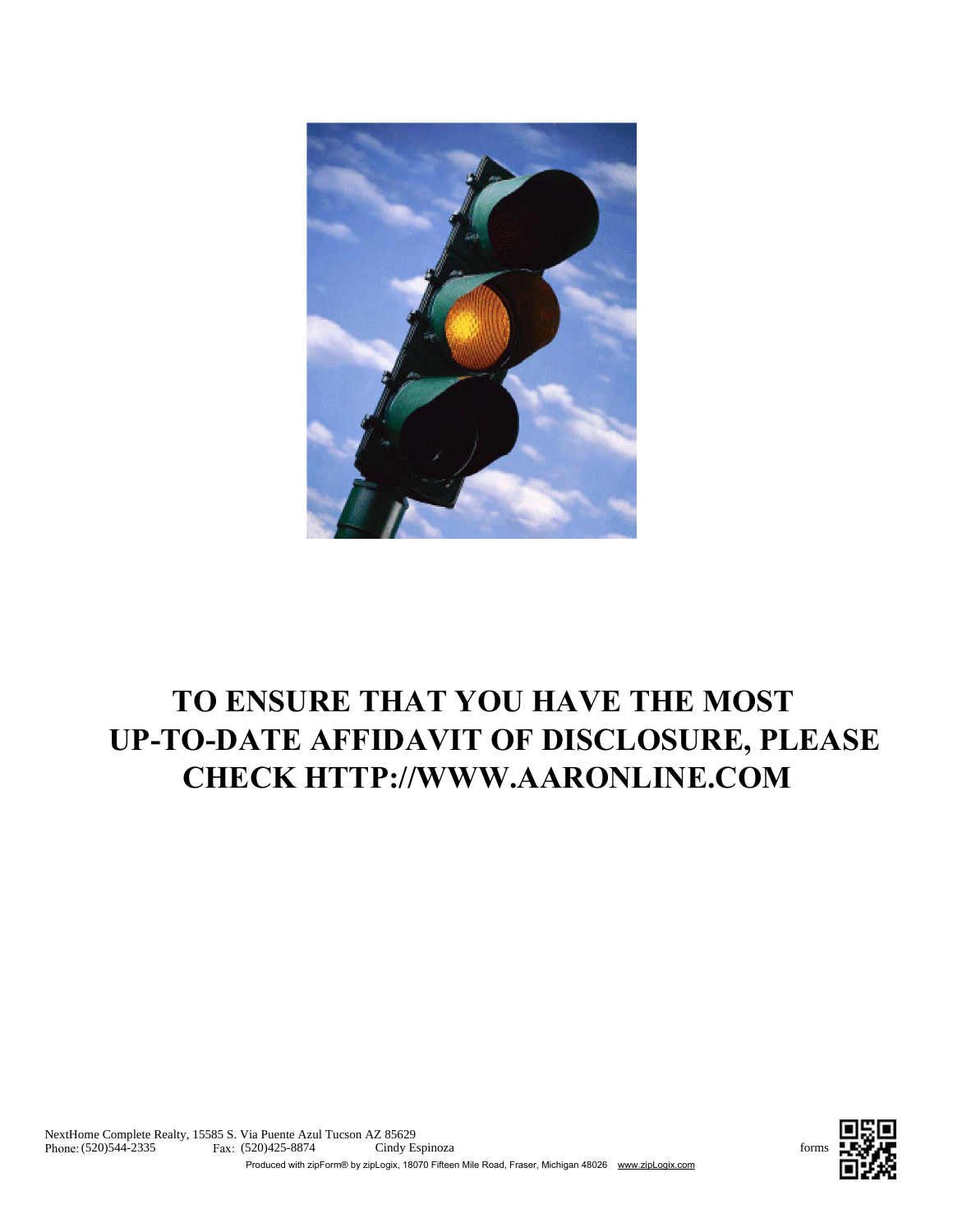## Affidavit of Disclosure

Pursuant to A.R.S. §33-422, a seller of five or fewer parcels of land, other than subdivided land, in an unincorporated area of a county, and any subsequent seller of such a parcel, shall furnish a written affidavit of disclosure, in substantially the same form set forth in the statute, to the buyer at least seven days before the transfer of the property. The buyer shall acknowledge receipt of the affidavit. The buyer has the right to rescind the sales transaction for a period of five days after receipt of the affidavit of disclosure. The seller must record the executed affidavit of disclosure at the same time that the deed is recorded.

Various statutes are referred to in the Affidavit of Disclosure. The seller should review these statutes before completing the Affidavit. Arizona statutes are available at www.azleg.state.az.us/ArizonaRevisedStatutes.asp.

The Affidavit of Disclosure also refers to various maps and information available on the State Real Estate Department's ("ADRE") website at www.azre.gov/.

The Affidavit of Disclosure should be used in conjunction with any other appropriate seller's property disclosure statement or other seller disclosure documentation.

No representation is made as to the legal validity or adequacy of the following Affidavit of Disclosure or the consequences thereof. If you desire legal advice, tax or other professional advice, please contact your attorney, tax advisor or other professional consultant.

The Legislature frequently adds to the Affidavit of Disclosure. The following Affidavit of Disclosure form may not be updated or revised for accuracy as statutory or case law changes.

#### Review the statutory requirements for the Affidavit at:

www.azleg.state.az.us/FormatDocument.asp?inDoc=/ars/33/00422.htm&Title=33&DocType=ARS

#### *You should not act upon this information without seeking independent legal counsel.*

October 2011

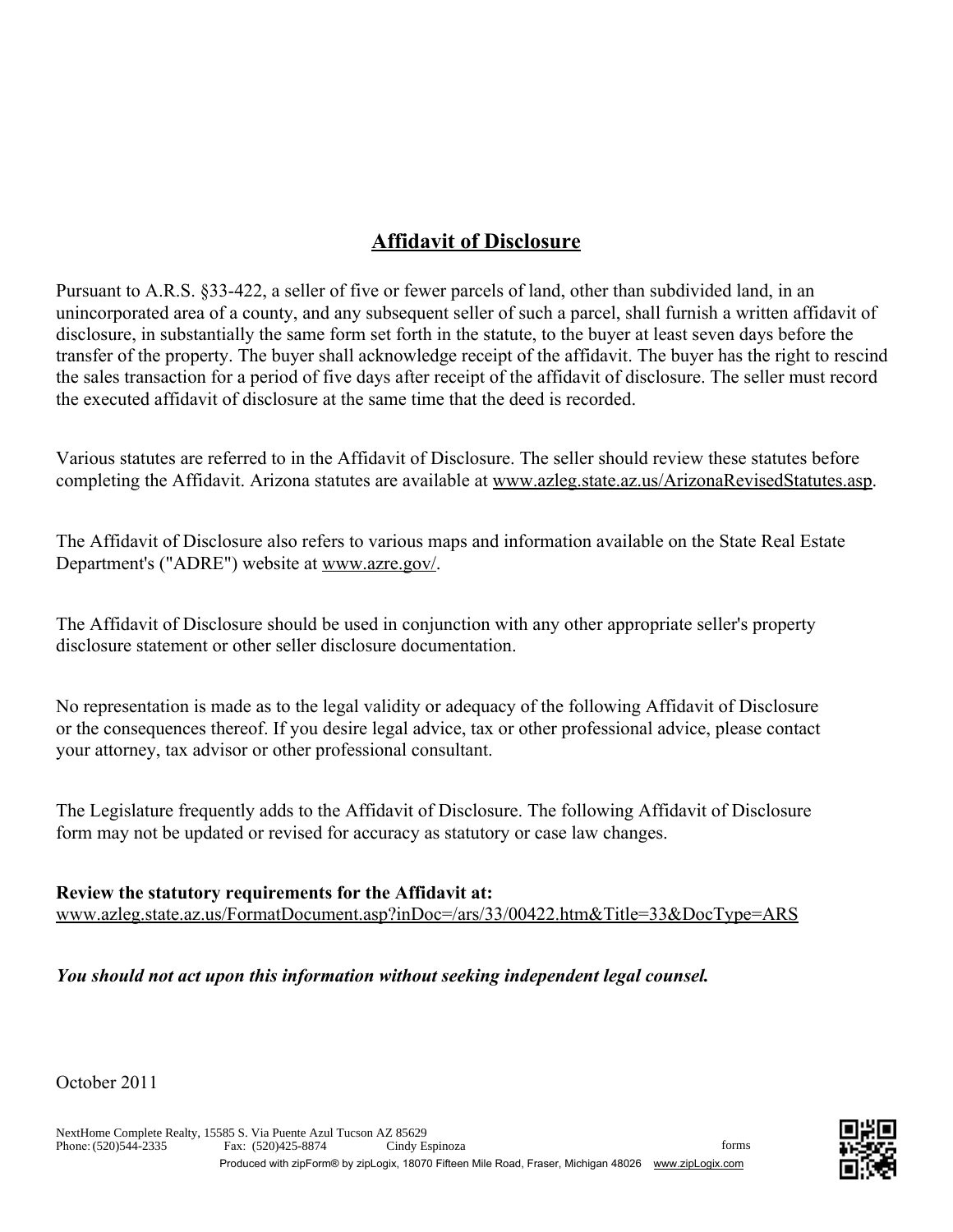#### WHEN RECORDED MAIL TO:

#### AFFIDAVIT OF DISCLOSURE PURSUANT TO A.R.S. §33-422

I, ("Seller(s)") being duly sworn, hereby make this Affidavit of Disclosure relating to the real property situated in the unincorporated area of: County, State of Arizona, located at:

legally described as:

### (Legal Description attached hereto as Exhibit "A") ("Property").

|          |  |  |  |  | There $\Box$ is $\Box$ is not legal access to the Property, as defined in A.R.S. §11-831. $\Box$ Unknown |
|----------|--|--|--|--|----------------------------------------------------------------------------------------------------------|
| Explain: |  |  |  |  |                                                                                                          |

| 2.       | There $\Box$ is $\Box$ is not physical access to the Property. $\Box$ Unknown |
|----------|-------------------------------------------------------------------------------|
| Explain: |                                                                               |

| 3.             | There $\Box$ is $\Box$ is nota statement from a licensed surveyor or engineer available stating whether the          |
|----------------|----------------------------------------------------------------------------------------------------------------------|
|                | Property has physical access that is traversable by a two-wheel drive passenger motor vehicle.                       |
| $\overline{4}$ | The legal and physical access to the Property $\Box$ is $\Box$ is not the same. $\Box$ Unknown $\Box$ Not applicable |
| Explain:       |                                                                                                                      |

October 2011



and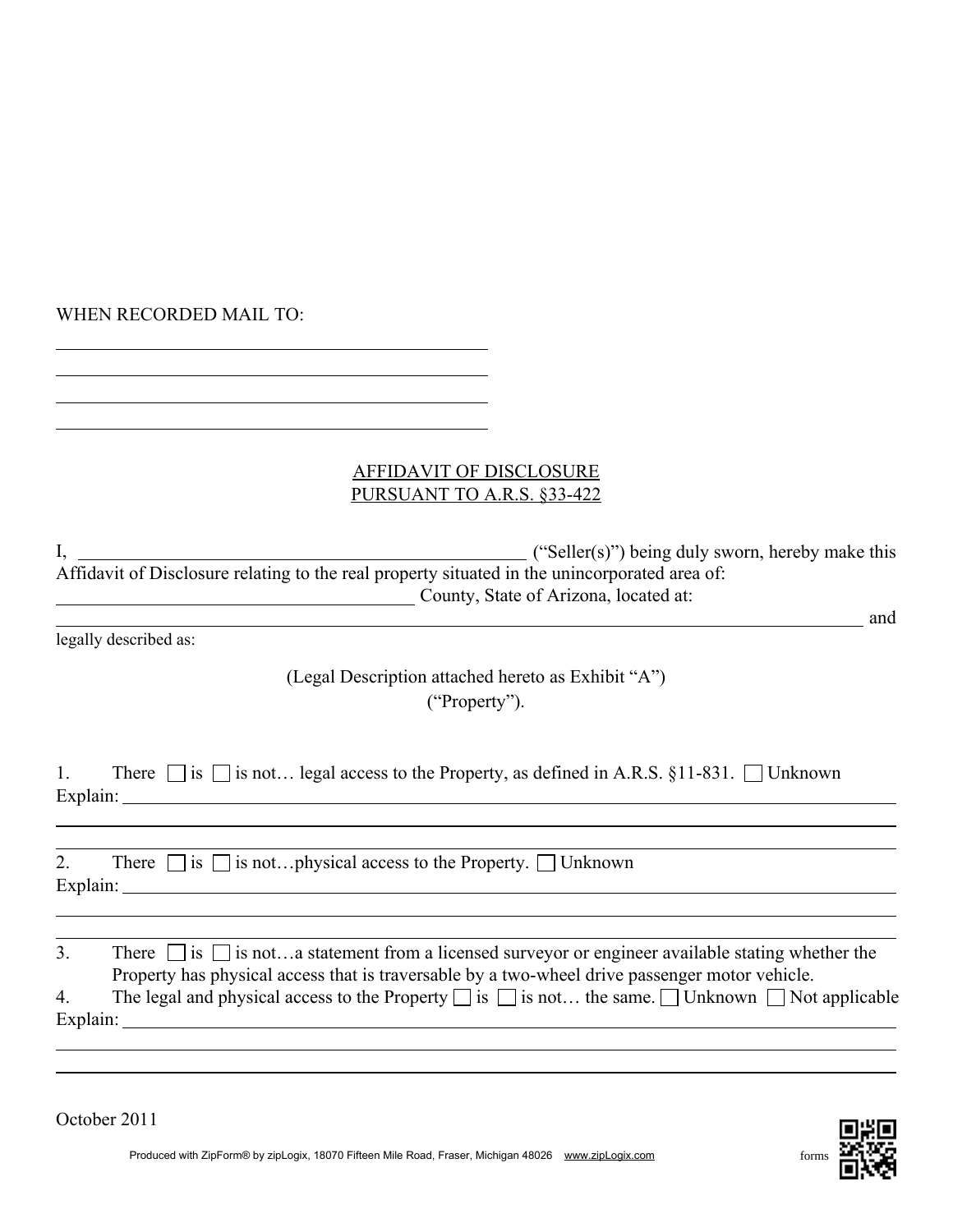*If access to the parcel is not traversable by emergency vehicles, the county and emergency service providers may not be held liable for any damages resulting from the inability to traverse the access to provide needed services.*

5. The road(s) is/are publicly maintained privately maintained not maintained not applicable. If applicable, there  $\Box$  is  $\Box$  is not…a recorded road maintenance agreement.

*If the roads are not publicly maintained, it is the responsibility of the Property owner(s) to maintain the roads and roads that are not improved to county standards and accepted for maintenance are not the county's responsibility.*

6. A portion or all of the Property  $\Box$  is  $\Box$  is not... located in a FEMA designated regulatory floodplain. If the property is in a floodplain, it may be subject to floodplain regulation.

|          | The Property $\Box$ is $\Box$ is notsubject to $\Box$ Fissures or $\Box$ Expansive Soils $\Box$ Unknown |  |
|----------|---------------------------------------------------------------------------------------------------------|--|
| Explain: |                                                                                                         |  |

| The following services are currently provided to the Property: $\Box$ water $\Box$ sewer $\Box$ electric $\Box$ natural |  |  |
|-------------------------------------------------------------------------------------------------------------------------|--|--|
| gas $\Box$ single party telephone $\Box$ cable television services.                                                     |  |  |

9. The Property  $\Box$  is  $\Box$  is not...served by a water supply that requires the transportation of water to the Property.

10. The Property is served by  $\Box$  a private water company  $\Box$  a municipal water provider  $\Box$  a private well  $\Box$  a shared well  $\Box$  no well. If served by a shared well, the shared well  $\Box$  is  $\Box$  is not…a public water system, as defined by the Safe Drinking Water Act (42 United States Code §300f).

*Notice to buyer: if the property is served by a well, private water company or a municipal water provider the Arizona Department of Water Resources may not have made a water supply determination. For more information about water supply, contact the water provider.*

11. The Property  $\Box$  does  $\Box$  does not …have an on-site wastewater treatment facility (i.e., standard septic or alternative system to treat and dispose of wastewater).  $\Box$  Unknown. If applicable: a) the Property  $\Box$  will  $\Box$  will not... require installation of an on-site wastewater treatment facility; b) The on-site wastewater treatment facility  $\Box$  has  $\Box$  has not... been inspected.

12. The Property  $\Box$  has  $\Box$  has not …been subject to a percolation test.  $\Box$  Unknown

13. The Property  $\Box$  does  $\Box$  does not…meet the minimum applicable county zoning requirements of the applicable zoning designation.

October 2011

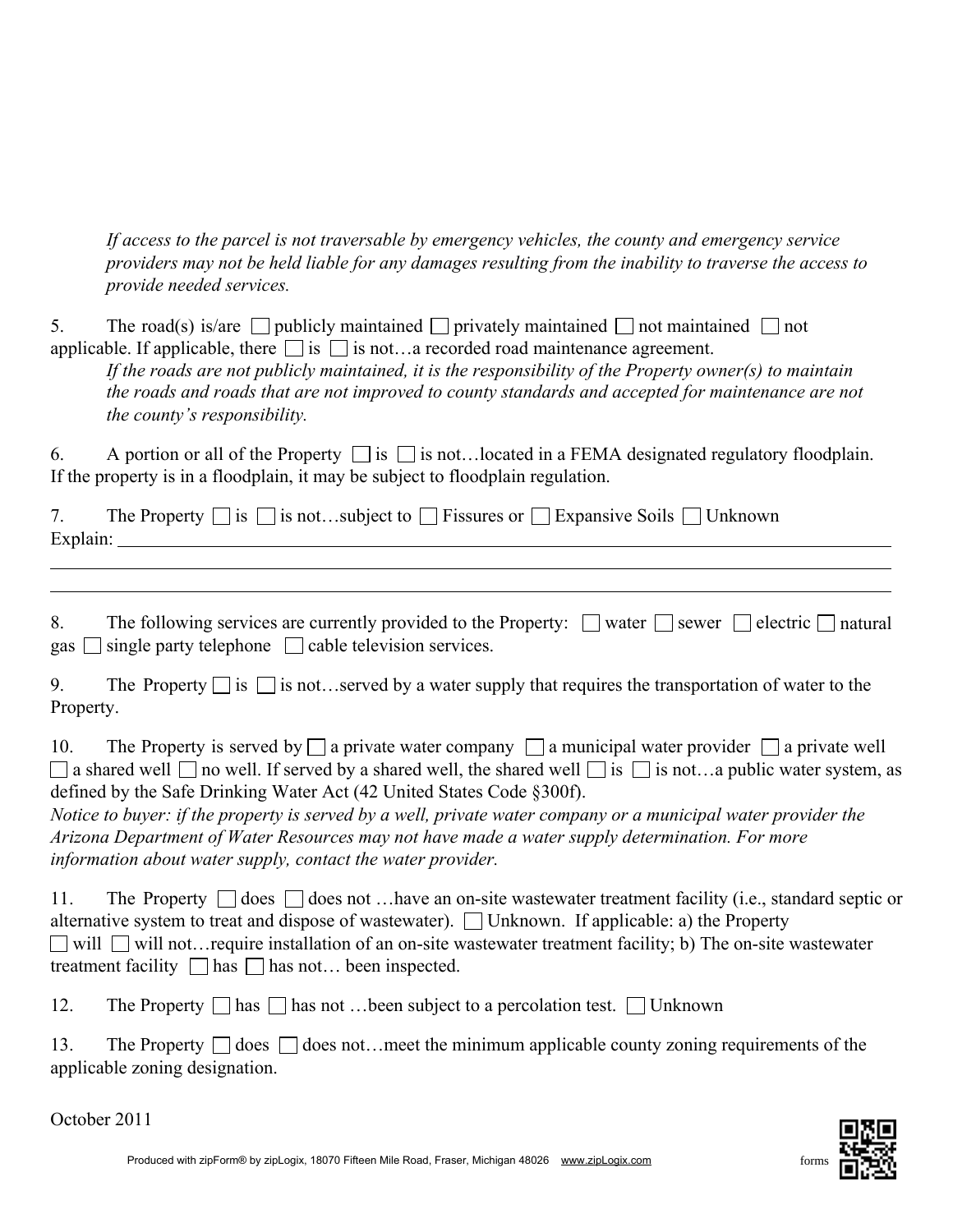| 14.      | The sale of the Property $\Box$ does $\Box$ does not meet the requirements of A.R.S. §11-831 regarding land   |
|----------|---------------------------------------------------------------------------------------------------------------|
|          | divisions. If those requirements are not met, the property owner may not be able to obtain a building permit. |
|          | The seller or property owner shall disclose each of the deficiencies to the buyer.                            |
| Explain: |                                                                                                               |

|  |  |  | 15. The Property $\Box$ is $\Box$ is not located in the clear zone of a military airport or ancillary military facility, as |  |  |
|--|--|--|-----------------------------------------------------------------------------------------------------------------------------|--|--|
|  |  |  | defined in A.R.S. §28-8461. (Maps are available at the State Real Estate Department's website.)                             |  |  |

| 16. | The Property $\Box$ is $\Box$ is not located in the high noise or accident potential zone of a military airport or |
|-----|--------------------------------------------------------------------------------------------------------------------|
|     | ancillary military facility, as defined in A.R.S. §28-8461. (Maps are available at the State Real Estate           |
|     | Department's website.)                                                                                             |

17. Notice: If the Property is located within the territory in the vicinity of a military airport or ancillary military facility the Property is required to comply with sound attenuation standards as prescribed by A.R.S. §28-8482. (Maps are available at the State Real Estate Department's website.)

| 18. | The Property $\Box$ is $\Box$ is not located under military restricted airspace. $\Box$ Unknown. |  |
|-----|--------------------------------------------------------------------------------------------------|--|
|     | (Maps are available at the State Real Estate Department's website.)                              |  |

19. The Property  $\Box$  is  $\Box$  is not located in a military electronics range as defined in A.R.S. §9-500.28 and A.R.S. §11-818. Unknown. (Maps are available at the State Real Estate Department's website.)

| 20.      | Use of the Property $\Box$ is $\Box$ is not limited in any way relating to an encumbrance of title due to a lis      |
|----------|----------------------------------------------------------------------------------------------------------------------|
|          | pendens, a court order or a state real estate department order of a pending legal action. If the use of the property |
|          | is limited due to an encumbrance of title, the seller or property owner shall disclose the limitations to the buyer. |
| Explain: |                                                                                                                      |



October 2011